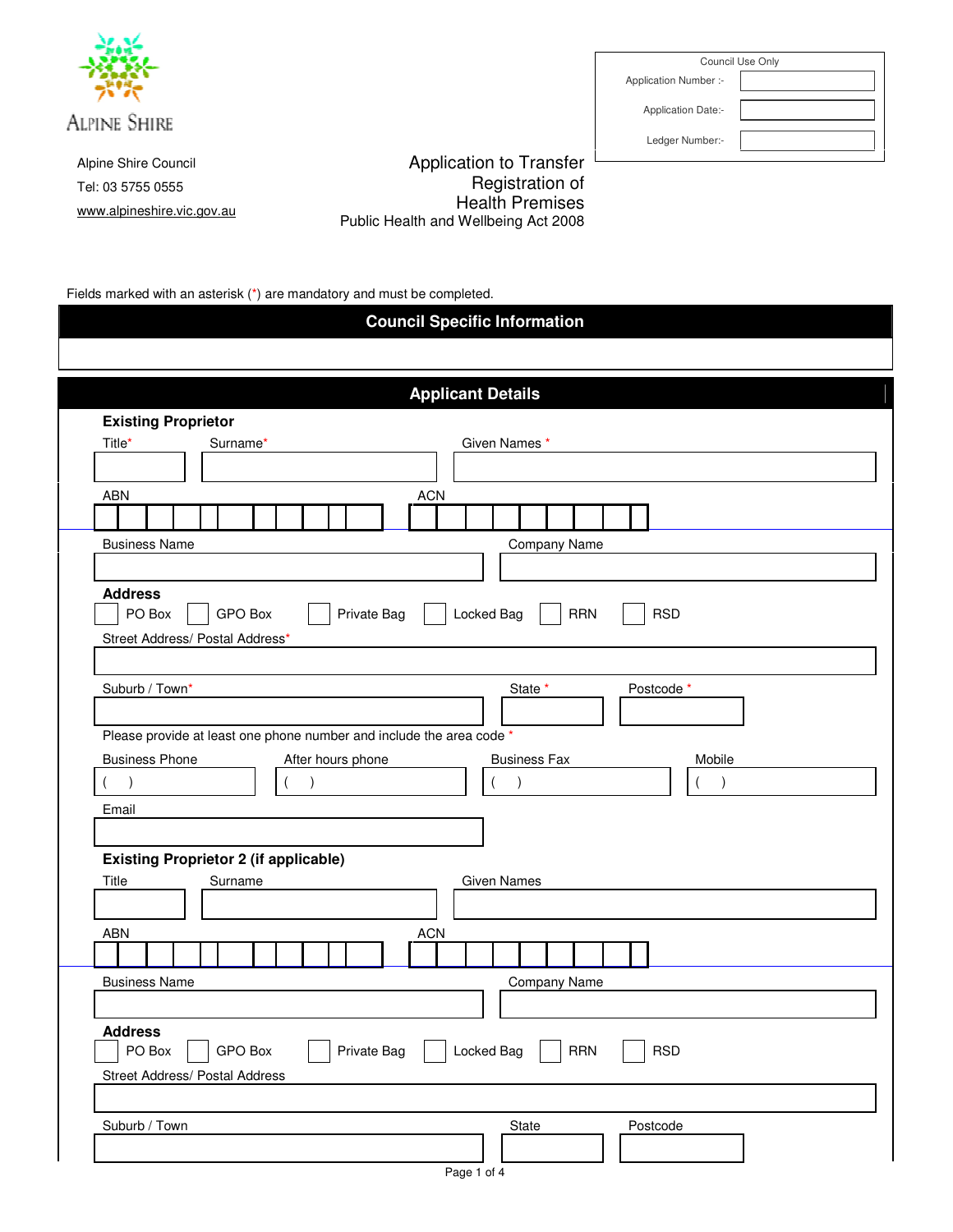| Please provide at least one phone number and include the area code<br><b>Business Phone</b> | After hours phone             | <b>Business Fax</b>                                                                                | Mobile                   |
|---------------------------------------------------------------------------------------------|-------------------------------|----------------------------------------------------------------------------------------------------|--------------------------|
| $\mathcal{E}$                                                                               |                               | $\lambda$                                                                                          | $\lambda$                |
| Email                                                                                       |                               |                                                                                                    |                          |
|                                                                                             |                               |                                                                                                    |                          |
| <b>Contact Details (if different from above)</b>                                            |                               |                                                                                                    |                          |
| Title<br>Surname                                                                            |                               | Given Name 1*                                                                                      | Given Name 2             |
|                                                                                             |                               |                                                                                                    |                          |
|                                                                                             |                               |                                                                                                    |                          |
| <b>Address</b>                                                                              |                               |                                                                                                    |                          |
| PO Box                                                                                      | <b>GPO Box</b><br>Private Bag | Locked Bag                                                                                         | <b>RMB</b><br><b>RSD</b> |
| Street Address/ Postal Address                                                              |                               |                                                                                                    |                          |
|                                                                                             |                               |                                                                                                    |                          |
| Suburb / Town                                                                               |                               | State                                                                                              | Postcode                 |
|                                                                                             |                               |                                                                                                    |                          |
| <b>Business Phone</b>                                                                       | After hours phone             | <b>Business Fax</b>                                                                                | Mobile                   |
|                                                                                             |                               | $\lambda$                                                                                          |                          |
| Email                                                                                       |                               |                                                                                                    |                          |
|                                                                                             |                               |                                                                                                    |                          |
|                                                                                             |                               |                                                                                                    |                          |
|                                                                                             |                               |                                                                                                    |                          |
|                                                                                             | After hours phone             | <b>Business Fax</b>                                                                                | Mobile                   |
|                                                                                             |                               |                                                                                                    |                          |
|                                                                                             |                               | <b>Proposed (New) proprietor details</b>                                                           |                          |
| <b>Business Phone</b>                                                                       |                               |                                                                                                    |                          |
|                                                                                             |                               | Proprietor (If there is more than one proprietor of the business, complete details for each below) |                          |
| Title*<br>Surname*                                                                          |                               | Given Name(s) *                                                                                    |                          |
|                                                                                             |                               |                                                                                                    |                          |
| <b>ABN</b>                                                                                  | <b>ACN</b>                    |                                                                                                    |                          |
|                                                                                             |                               |                                                                                                    |                          |
| <b>Business Name</b>                                                                        |                               | Company Name                                                                                       |                          |
|                                                                                             |                               |                                                                                                    |                          |
| <b>Address</b>                                                                              |                               |                                                                                                    |                          |
| PO Box<br>GPO Box                                                                           | Private Bag                   | Locked Bag<br><b>RRN</b>                                                                           | <b>RSD</b>               |
|                                                                                             |                               |                                                                                                    |                          |
|                                                                                             |                               |                                                                                                    |                          |
| Suburb / Town                                                                               |                               | State                                                                                              | Postcode                 |
| Street Address *                                                                            |                               |                                                                                                    |                          |
| <b>Business Phone</b>                                                                       | After hours phone             | <b>Business Fax</b>                                                                                | Mobile                   |
| $\left( \right)$                                                                            | $\left( \right)$              | $\big)$                                                                                            | $\lambda$                |
| Email                                                                                       |                               |                                                                                                    |                          |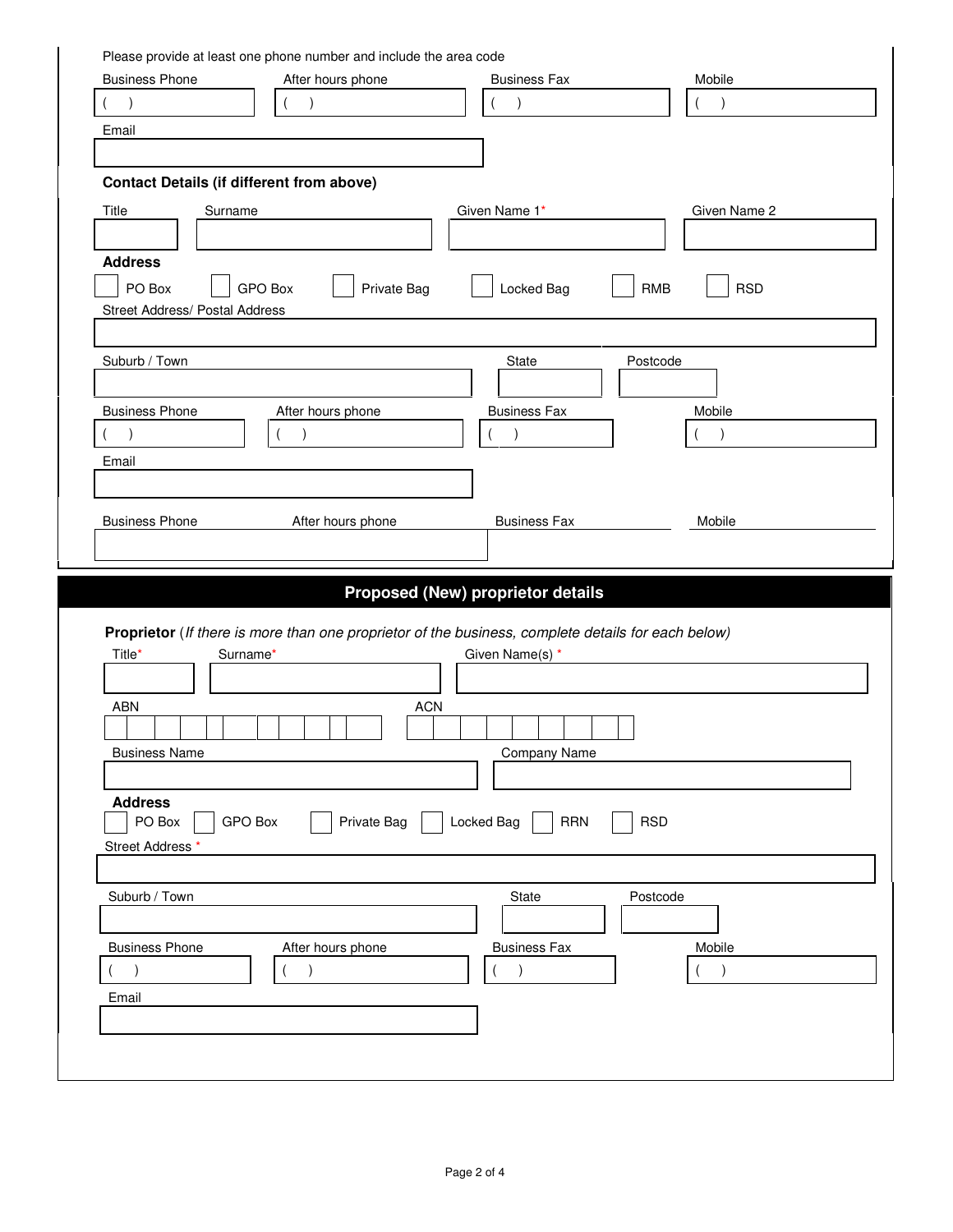| Title                             | Surname           | Given Name(s)                                                                                          |  |
|-----------------------------------|-------------------|--------------------------------------------------------------------------------------------------------|--|
|                                   |                   |                                                                                                        |  |
| <b>ABN</b>                        |                   | <b>ACN</b>                                                                                             |  |
|                                   |                   |                                                                                                        |  |
|                                   |                   |                                                                                                        |  |
| <b>Business Name</b>              |                   | Company Name                                                                                           |  |
|                                   |                   |                                                                                                        |  |
| <b>Address</b>                    |                   |                                                                                                        |  |
| PO Box                            | <b>GPO Box</b>    | Private Bag<br>Locked Bag<br><b>RRN</b><br><b>RSD</b>                                                  |  |
| <b>Street Address</b>             |                   |                                                                                                        |  |
|                                   |                   |                                                                                                        |  |
| Suburb / Town                     |                   | State<br>Postcode                                                                                      |  |
|                                   |                   |                                                                                                        |  |
|                                   |                   |                                                                                                        |  |
| <b>Business Phone</b>             | After hours phone | <b>Business Fax</b><br>Mobile                                                                          |  |
| $\lambda$                         |                   | $\lambda$<br>$\lambda$                                                                                 |  |
| Email                             |                   |                                                                                                        |  |
|                                   |                   |                                                                                                        |  |
|                                   |                   |                                                                                                        |  |
|                                   |                   |                                                                                                        |  |
|                                   |                   |                                                                                                        |  |
|                                   |                   |                                                                                                        |  |
|                                   |                   |                                                                                                        |  |
|                                   |                   | <b>Premises details</b>                                                                                |  |
| <b>Address</b>                    |                   |                                                                                                        |  |
|                                   |                   |                                                                                                        |  |
| Street Address / Postal Address * |                   |                                                                                                        |  |
| Suburb / Town *                   |                   |                                                                                                        |  |
|                                   |                   | State *<br>Postcode *                                                                                  |  |
|                                   |                   |                                                                                                        |  |
|                                   |                   |                                                                                                        |  |
|                                   |                   | Primary Language Spoken at Premises* (to assist with communication in the future)                      |  |
|                                   |                   |                                                                                                        |  |
|                                   |                   |                                                                                                        |  |
|                                   |                   |                                                                                                        |  |
|                                   |                   |                                                                                                        |  |
|                                   |                   | <b>Health Premises Details*</b>                                                                        |  |
|                                   |                   |                                                                                                        |  |
|                                   |                   | Please choose the business activity that your business conducts* (Please select all those that apply): |  |
| Beauty therapy                    |                   | Colonic irrigation<br>Hairdressing                                                                     |  |
|                                   |                   |                                                                                                        |  |
| Skin penetration                  |                   | Tattooing<br>Other (please specify below)                                                              |  |
|                                   |                   |                                                                                                        |  |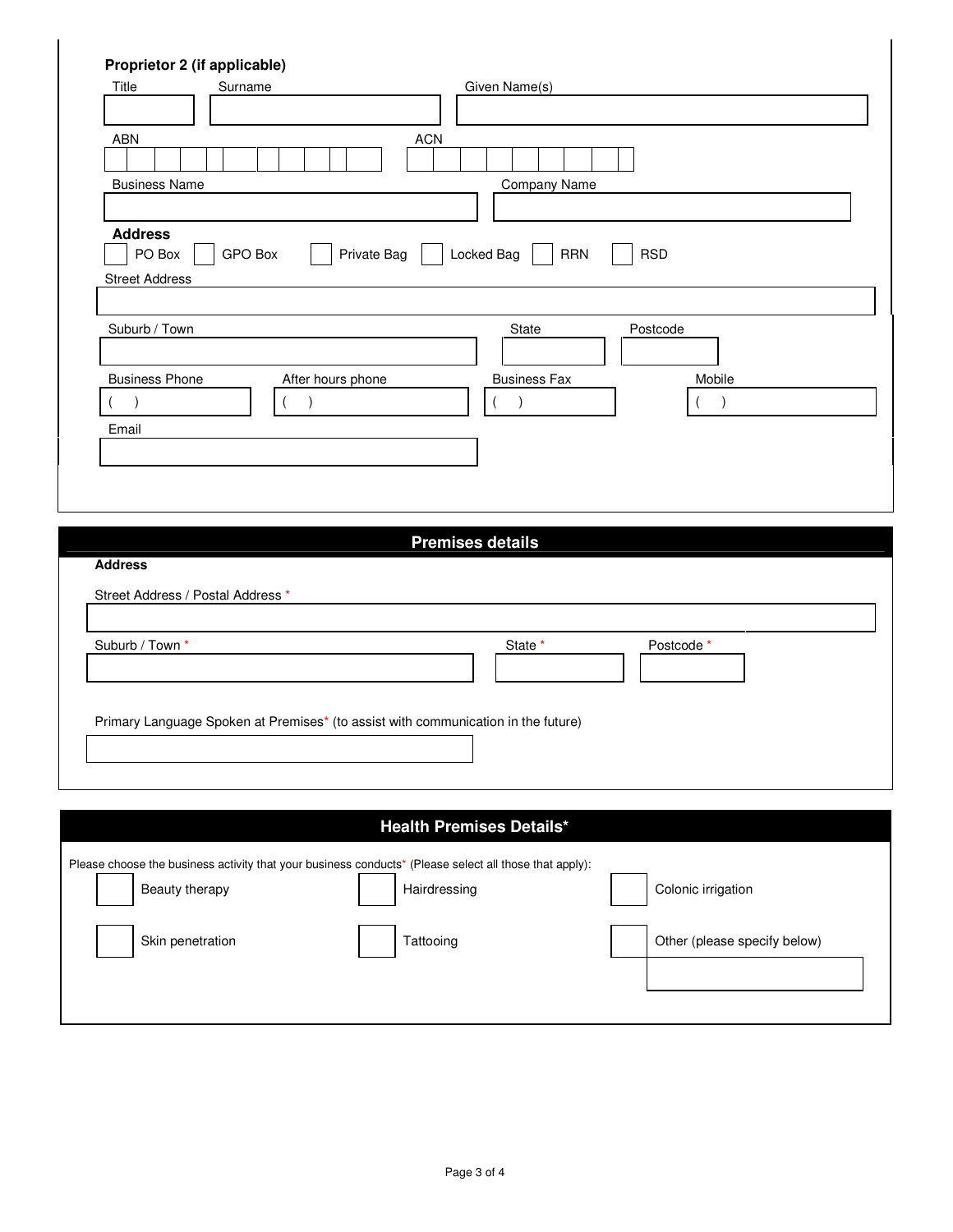| Is the business a Mobile Health Premises? *<br>Note: Mobile personal care and body art businesses that conduct skin penetration are not permitted.                                                                                                                                                                      |        |
|-------------------------------------------------------------------------------------------------------------------------------------------------------------------------------------------------------------------------------------------------------------------------------------------------------------------------|--------|
| If you are a mobile hairdresser or a mobile beauty therapist, please register your primary place of business                                                                                                                                                                                                            |        |
| Description how the premises will be / is used for $*$ e.g. body piercing and facials                                                                                                                                                                                                                                   |        |
|                                                                                                                                                                                                                                                                                                                         |        |
| <b>Declaration</b>                                                                                                                                                                                                                                                                                                      |        |
| I understand and acknowledge that:<br>- The information provided in this application is true and complete to the best of my knowledge<br>- This application forms a legal document and penalties exist for providing false or misleading information<br>- I am over 18 years at the time of completing this application |        |
|                                                                                                                                                                                                                                                                                                                         |        |
| By marking this checkbox I confirm that I have read and understood all the<br>statements above *                                                                                                                                                                                                                        |        |
| Name of person completing this application *                                                                                                                                                                                                                                                                            | Date * |

# **Privacy Statement**

The information gathered in the form is used by Council to process the application. To view Council's privacy policy, please either visit Council's offices or go to www.alpineshire.vic.gov.au.

## **Lodgement**

**If you intend to post or fax this form please use the details provided below:** 

Alpine Shire Council PO Box 139 Bright VIC 3741

Telephone: 03 5755 0555 Fax: 03 5755 1811 Email: petera@alpineshire.vic.gov.au Website: www.alpineshire.vic.gov.au